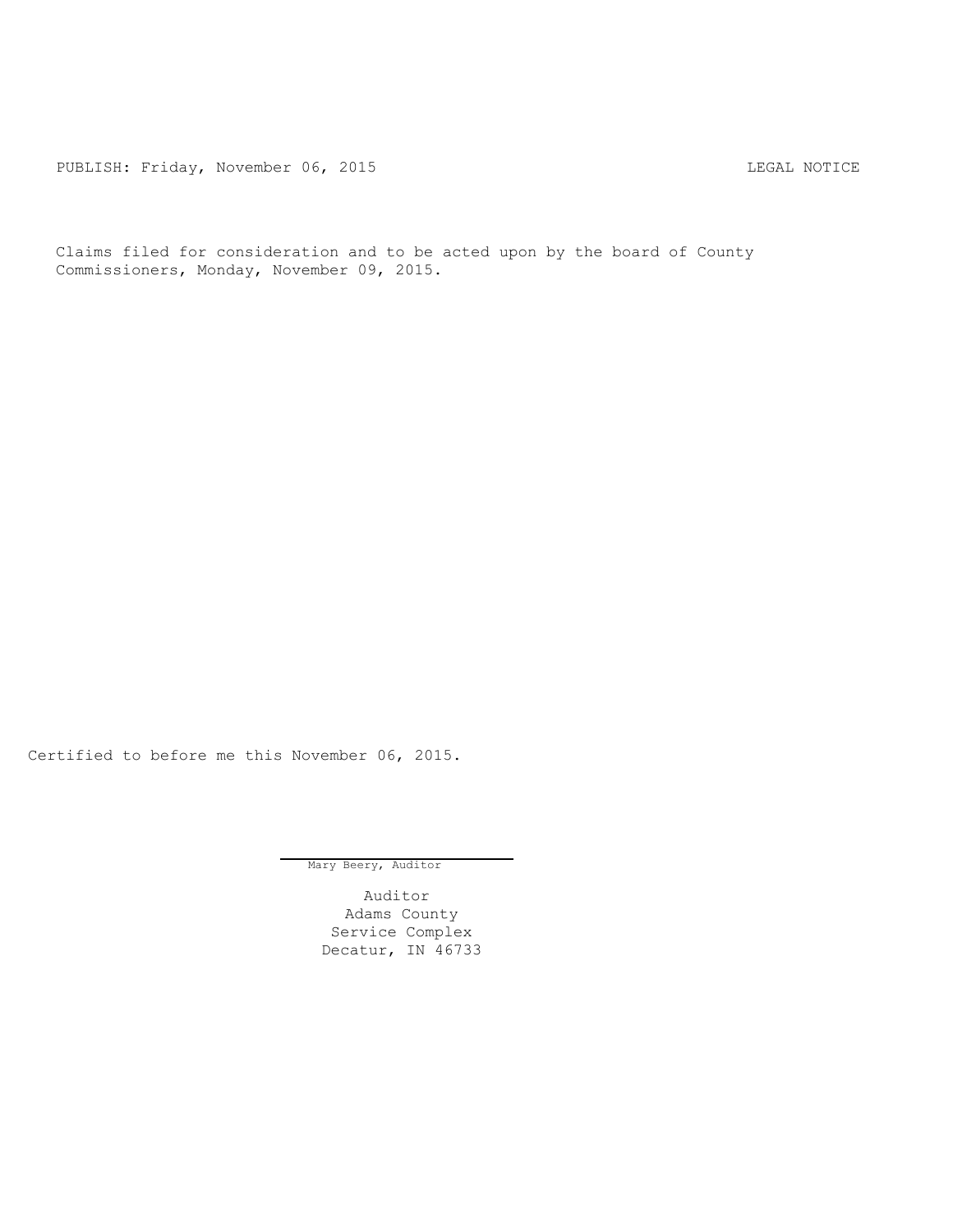

## **Claims Docket for Newspaper Adams County, Indiana**

## For Period: **10/13/2015** to **10/26/2015**

*313 W. Jefferson St. Decatur, IN 46733 (219) 724-2600*

Date Claims to be Paid: **11/9/2015**

| <b>Vendor</b>                       | <u>Amount</u> | <b>Vendor</b>                          | Amount    |
|-------------------------------------|---------------|----------------------------------------|-----------|
| Adams County Council On Aging, Inc. | 1,900.00      | Adams Memorial Hospital                | 33,758.36 |
| Adams County Solid Waste            | 1,776.67      | Indiana Michigan Power                 | 4,972.46  |
| American Planning Associa           | 216.00        | Berne Tri-Weekly News                  | 17.83     |
| Suburban Propane LP                 | 88.00         | Brateman's, Inc.                       | 188.94    |
| Butler, Fairman, & Seufer           | 541.56        | <b>Charles Bowers</b>                  | 2,333.33  |
| Cintas Location #338                | 54.35         | City Of Decatur                        | 98.58     |
| <b>Complete Printing Service</b>    | 858.00        | Computer Systems, Inc.                 | 11,676.00 |
| Dealership Holdings LLC             | 363.29        | Decatur Daily Democrat                 | 395.89    |
| <b>Decatur Dental Services</b>      | 113.10        | <b>Decatur Postmaster</b>              | 293.00    |
| Decatur Tire Center                 | 23.50         | MAXIMUS Consulting Services, Inc.      | 1,950.00  |
| Douglas L. Bauman                   | 56.00         | Erie Haven                             | 3,770.10  |
| Gall's                              | 132.60        | Gordon Food Service                    | 1,808.31  |
| Graber Insurance, Inc.              | 567.50        | Grimm's Auto                           | 204.44    |
| H M L, Inc.                         | 640.00        | Indiana State Police                   | 275.00    |
| Lehman Feed Mill                    | 58.50         | Mark S. Gresla, MD                     | 420.25    |
| Neil Ogg                            | 21.12         | Nipsco                                 | 779.28    |
| Piqua Repair Inc.                   | 325.00        | Quill Corporation                      | 118.55    |
| Ronnie L. Smitley                   | 50.00         | Roto-Rooter                            | 200.00    |
| St. Joseph Health Systems, LLC      | 225.00        | Teryl R. Smith                         | 16.43     |
| Print Shop                          | 93.20         | Three Rivers Barricade & Equipment Co. | 14,823.45 |
| Treasurer of Adams County           | 200,000.00    | <b>U.S. Postmaster</b>                 | 49.00     |
| West Payment Center                 | 543.77        | Burry, Herman, Miller & Brown, P.C.    | 408.00    |
| Swiss City Veterinary Clinic        | 65.00         | Adams County Automotive Supply, Inc.   | 9.29      |
| Town Of Geneva                      | 21,110.00     | Mary Baker                             | 50.00     |
| Jay County REMC                     | 56.61         | Myers Floor Covering & Furniture       | 150.00    |
| Bluhm & Reber                       | 120.00        | Mary Beery                             | 195.26    |
| Don Myers Plumbing                  | 2,181.47      | <b>Boyce Forms Systems</b>             | 25.00     |
| Youth Opportunity Center, Inc       | 7,140.00      | Connie Sprunger                        | 75.24     |
| Chad W. Sprunger                    | 960.49        | Rex Marbach                            | 265.00    |
| Tom Magnan/Special Needs            | 148.79        | Kerry Jones Farm Drainage              | 120.00    |
| <b>Expert Transmission</b>          | 171.00        | Harvest Land Co-op                     | 160.75    |
| Wal-Mart                            | 162.66        | Adams County Truck Repair, Inc.        | 15.47     |
| Missy Smitley                       | 135.28        | Beth A. Webber                         | 1,150.00  |
| Thomas R Krueckeberg                | 88.75         | Adams County Sheriff's Department      | 199.00    |
| Michael G. Werling                  | 575.00        | Ian Gilbert                            | 12.79     |
| Troyer's Market LLC                 | 2,195.23      | <b>Uricks Trucking</b>                 | 3,014.00  |
| Tracy Heltz Noetzel                 | 294.12        | Allen County Juvenile Center           | 300.00    |
| Bi-County Services, Inc             | 3,276.00      | Deb Stevens                            | 38.11     |
| Verizon Wireless                    | 583.06        | <b>Stationair's Express</b>            | 224.14    |
| Oriental Trading Company            | 354.98        | Karla Marbach                          | 248.74    |
| Moore Medical Corporation           | 955.40        | Eugene Weber                           | 20.00     |
| CDW Government, Inc.                | 976.47        | Chad Kukelhan                          | 10.00     |
| First National Bank                 | 18.31         | John August                            | 434.39    |
| FlexPAC                             | 1,232.79      | Carrie Freeman                         | 34.83     |
| Commonwealth Engineers, Inc.        | 1,581.25      | Decatur Ace Hardware                   | 279.61    |
| WM Imaging Solutions, Inc.          | 30.00         | First Response                         | 712.00    |
| Jolene Wynn                         | 146.34        | Timothy L. Barkey                      | 84.68     |
| Phil Eicher                         | 50.00         | Purdue CES Education Fund              | 67.00     |